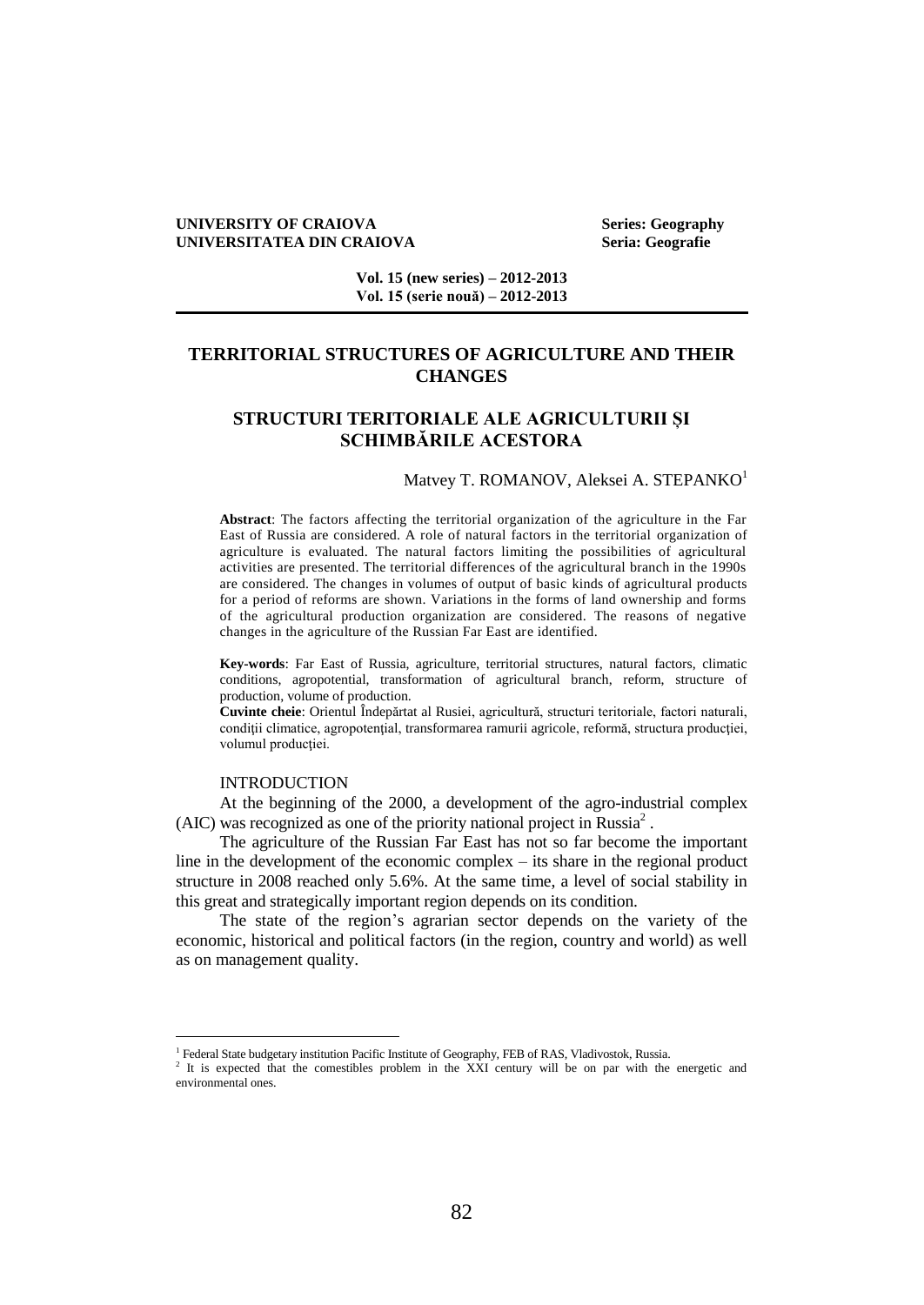#### METHODOLOGY

The study was performed with the use of statistical, analytic, retrospective, predictive and cartographic methods. As the information basis of the study, the statistical data of regional offices of RF Goskomstat, data of the National Population Census in 2010, reference and cartographic materials, library materials of appropriate organizations, official sites of the Administrations of the Far-Eastern regions, materials on the Development Strategies of the appropriate districts and towns, Far East and Baikal region to 2025 etc. are used.

## NATURAL FACTORS OF THE TERRITORIAL ORGANIZATION OF AGRICULTURE

The geographically differentiated land and climatic resources and conditions remain the most important natural factors of the territorial organization of the agriculture in the Far East ― they are of particular importance for developing the agriculture in the regions of new development and low developed regions.

A large and diversified influence on the territorial organization of the agriculture in the regions is exerted by a relief. Nearly all of the agricultural lands and rural settlements are located in the even lands the absolute elevations of which are lower than 200-m mark. Even in the mountainous areas, they are situated in the plain territories of intermontane valleys.

Now, in the Russian Far East, there are 7.9 million ha of the agricultural lands including 2.5 million ha of ploughed field (Primorsky Krai and subjects of the Far-Eastern Federal District – FEFD, in 2008). As a whole, the level of the agricultural development of the Far-Eastern lands is not high – in 2008, the crop acreage per capita within this great, underpopulated territory with an area of 6 million sq. km was less than that for the country as a whole (0.2 ha and 0.54 ha respectively) (Regions of Russia, 2009).

In virtue of the climatic conditions, a basic part of the agriculture within the region has concentrated in its southern part. The climatic conditions cause the insuperable contrasts in the agricultural development level (ratio of the arable lands to total land area) of the north and south Far East (boundary between them passes arbitrarily along the Stanovoi Range) (Fig. 1). So, the coefficient of the agricultural reclaiming on the south is higher 13 times than that on the north (5.2 and 0.4 respectively). At the same time, the ratio between the south and north parts of the region with respect to areas of arable lands - most valuable category of agricultural lands - is even higher (14:1, 93.3% and 6.7% respectively). As a whole, 86% of the Far East territory is characterized by the extreme or highly extreme natural-climatic conditions for the agricultural production (predominance of negative average annual temperatures, permafrost, overwatering of a considerable part of the agricultural lands or, on the contrary, mountainous relief). The possibilities of using the great territories of the Far East for the agricultural branch of economy which is most demanding of the climatic conditions are limited within its greater part by the low level of heat provision. Even within the southern subregion, the range of effective heat sum is only 1500-2650°.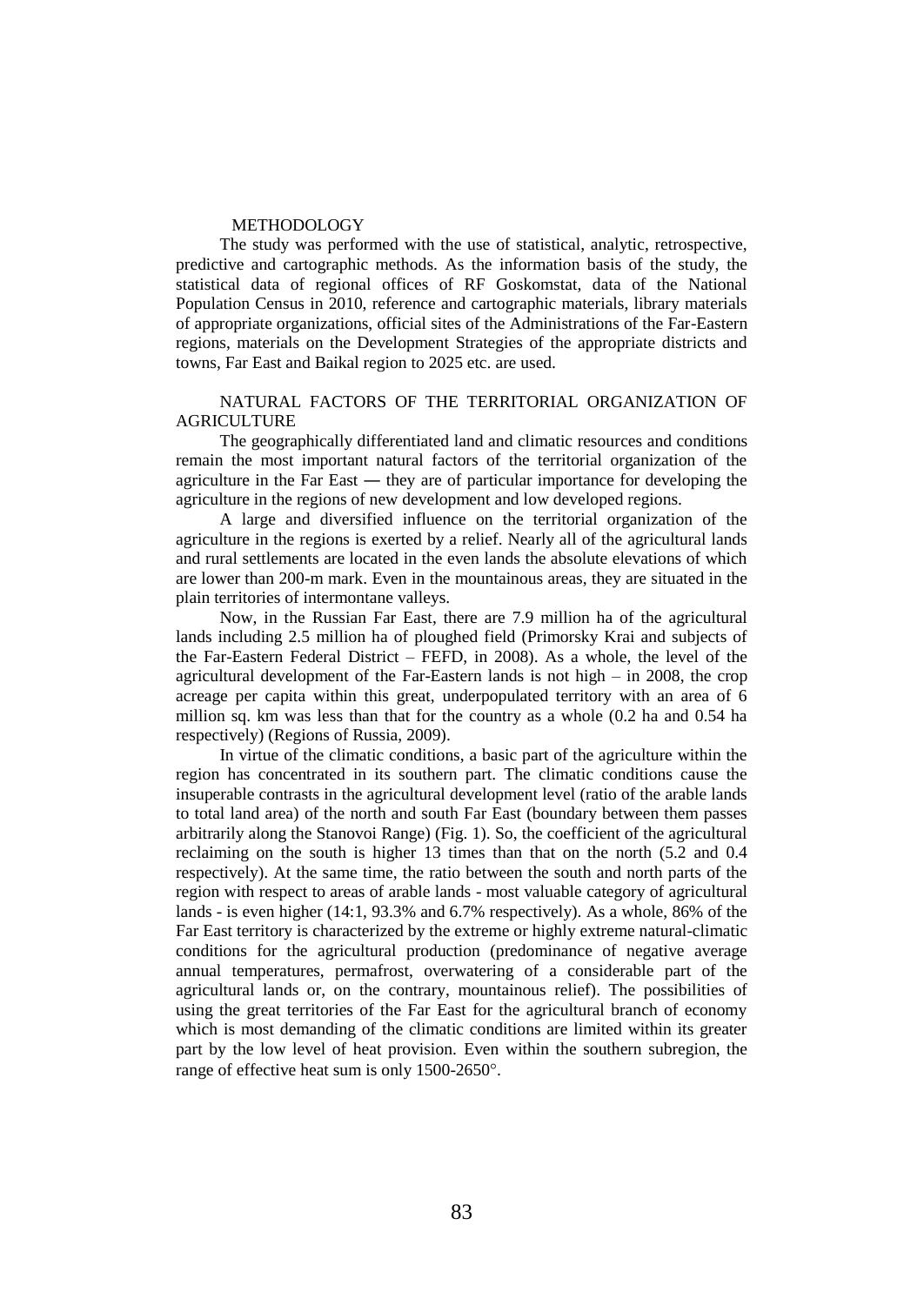

Fig. 1. Agricultural development of the FER s landscapes (by A.G. Isachenko, edited by L.F. Fonareva)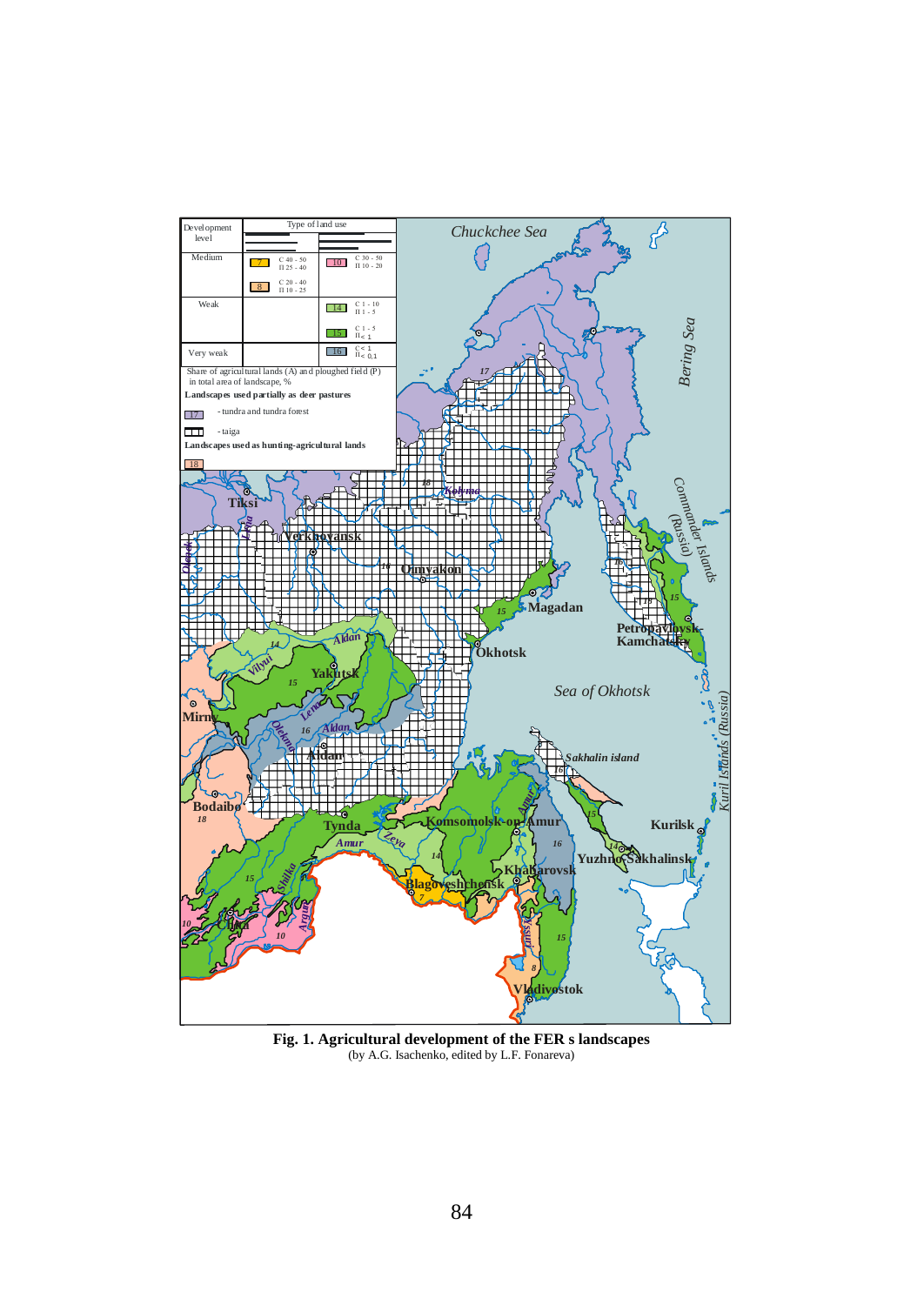The effective heat sum higher than  $2000^\circ$  that is comparatively "comfortable" for agricultural crops of temperate zone is only observed in the Zeya-Bureya plain, on the plain territories of the Jewish Autonomous Region, in the southern Khabarovsk and Primorsky Krais (except its north mountainous areas). Therefore, the cash crop of the agricultural branch of the region is basically located within the above zones. At the same time, a provision with thermal resources is quite high for agricultural part of the southern Far East (except for mountain territories), as a rule, it exceeds 80% for most vegetable and grain crops (Fig. 2 and 3 in Agroclimatological zoning of Amur Oblast and Primorsky Krai). (Agroclimatic resources of Amur Oblast, 1973, Agroclimatic resources of Primorsky Krai, 1973).

An area of potentially suitable for agriculture lands which are limited by a relief is about 19−20 million ha or 3.2 % of total region's area. Only 7.1 million ha of them are within a zone characterized by the effective heat sum of not less than 1800°. That is to say, a reserve of increasing the areas of farming lands as compared with those for 1990 is minor (only about 0.5 million ha).

As a whole, the agricultural production within the greater part of the Far East is developing under severe natural conditions and, as previously mentioned, more than 80% of the region territory could be considered as the region of the North. The soils are characterized here by a low natural fertility as compared with, for example, European regions of Russia. In addition, the southern areas being actually basic agricultural territories of the Far-Eastern region are often subjected, as a rule, to the droughts in the first half of vegetation period or overwatering during monsoon rains (in the course of harvesting operations). All of this requires from the agricultural producers the increased consumption of mineral fertilizers, combustibles & lubricants and other material and financial resources. As a consequence, the economical efficiency of the agricultural production as a whole is so far not high here. The complex economic conditions over the past two decades have strengthened the negative effects of the unfavorable natural factors and complicated extremely the agricultural activities.

At the same time, under conditions of increased demand for foodstuffs in the fast-growing Asian-Pacific Region (APR), its high population density and persistent growth in purchasing power, it is necessary to increase significantly the foodstuffs production with a view to both needs of the Pacific Russia and export of some types of products.

Under these conditions, the intensification of agriculture, its change-over to new, high performance technologies as well as more complete use of available agricultural resources, first of all, arable lands in the south and near-border with contiguous countries zones should become a basic line of increasing the agricultural production in the Far-Eastern region. Taking the considerable differentiation of the Far-Eastern region with respect to natural conditions of economy management into account, it is needed to determine, in the first place, areas where the food production should turn into a branch of interregional specialization (branch of macroregional significance) and, for these regions, the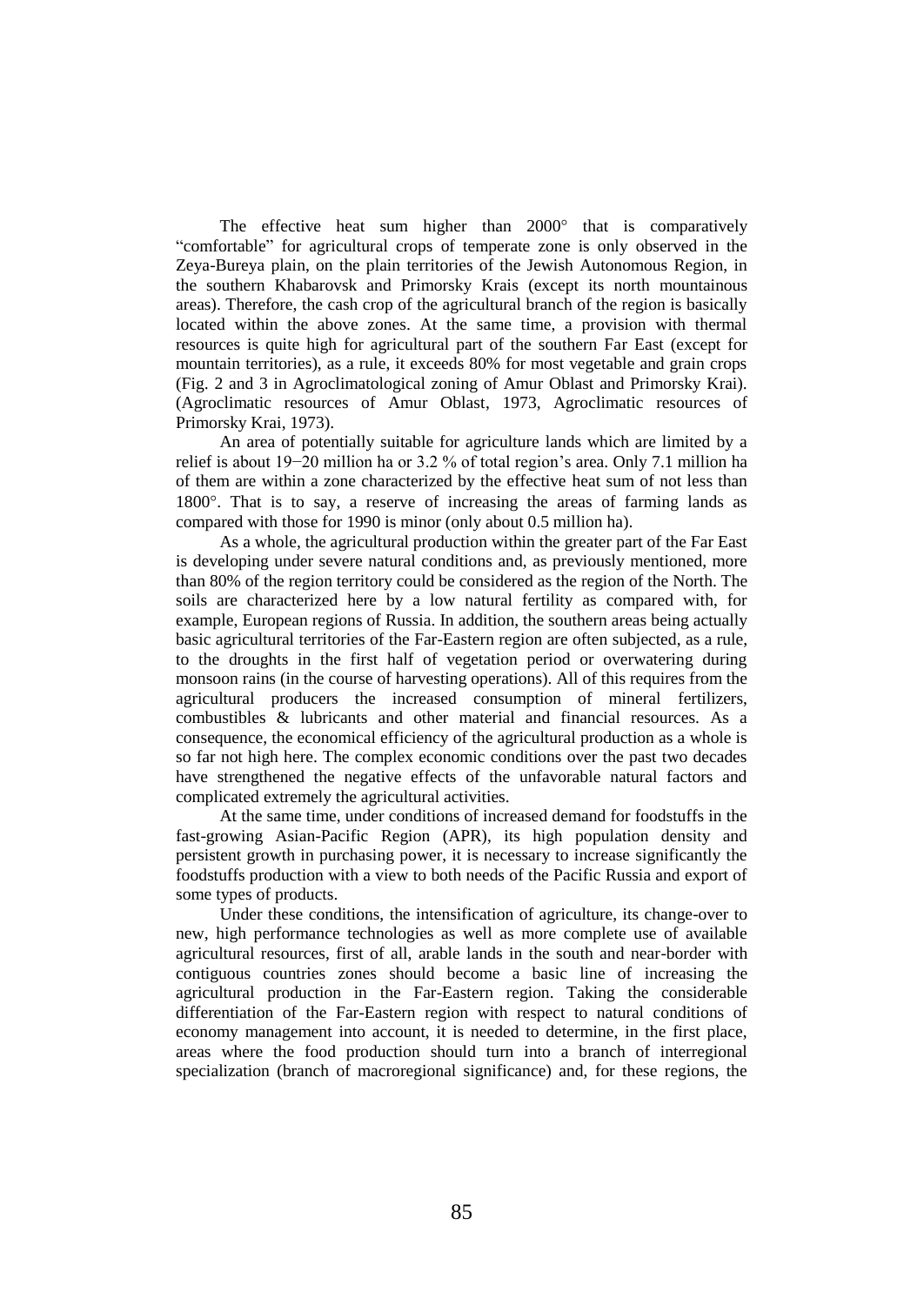financial and material resources sufficient for the full-scale modernization of the region should be allocated. A negotiation of the protracted stagnation inertness will be difficult and long without the fundamental modernization.



*Fig. 2* Agroclimatological zoning of Amur Oblast (Source:

| Inde x             | Characteristic            | A mount of temperatures                       | Hydrothermic coefficient |
|--------------------|---------------------------|-----------------------------------------------|--------------------------|
|                    |                           | above $10^{\circ}$ ( $\Sigma_{>10^{\circ}}$ ) | (HTC)                    |
| Ia                 | Warm, less humid          | > 2200                                        | < 1.6                    |
| Ib                 | Warm, humid               | > 2200                                        | $1.6 - 2.0$              |
| IIa                | Lukewarm, less humid      | $2000 - 2200$                                 | < 1.6                    |
| IIb                | Lukewarm, humid           | $2000 - 2200$                                 | $1.6 - 2.0$              |
| Пc                 | Lukewarm, per humid       | $2000 - 2200$                                 | > 2.0                    |
| IIIb               | Moderately cool, humid    | $1800 - 2000$                                 | $1.6 - 2.0$              |
| $\Pi$ <sub>c</sub> | Moderately cool, perhumid | $1800 - 2000$                                 | > 2.0                    |
| <b>IVb</b>         | Cool, humid               | $1600 - 1800$                                 | $1.6 - 2.0$              |
| $I$ V $c$          | Cool, perhumid            | $1600 - 1800$                                 | > 2.0                    |
| V c                | Moderately cool, perhumid | < 1600                                        | > 2.0                    |

**Fig. 2. Agroclim atological zoning of Amur Oblast**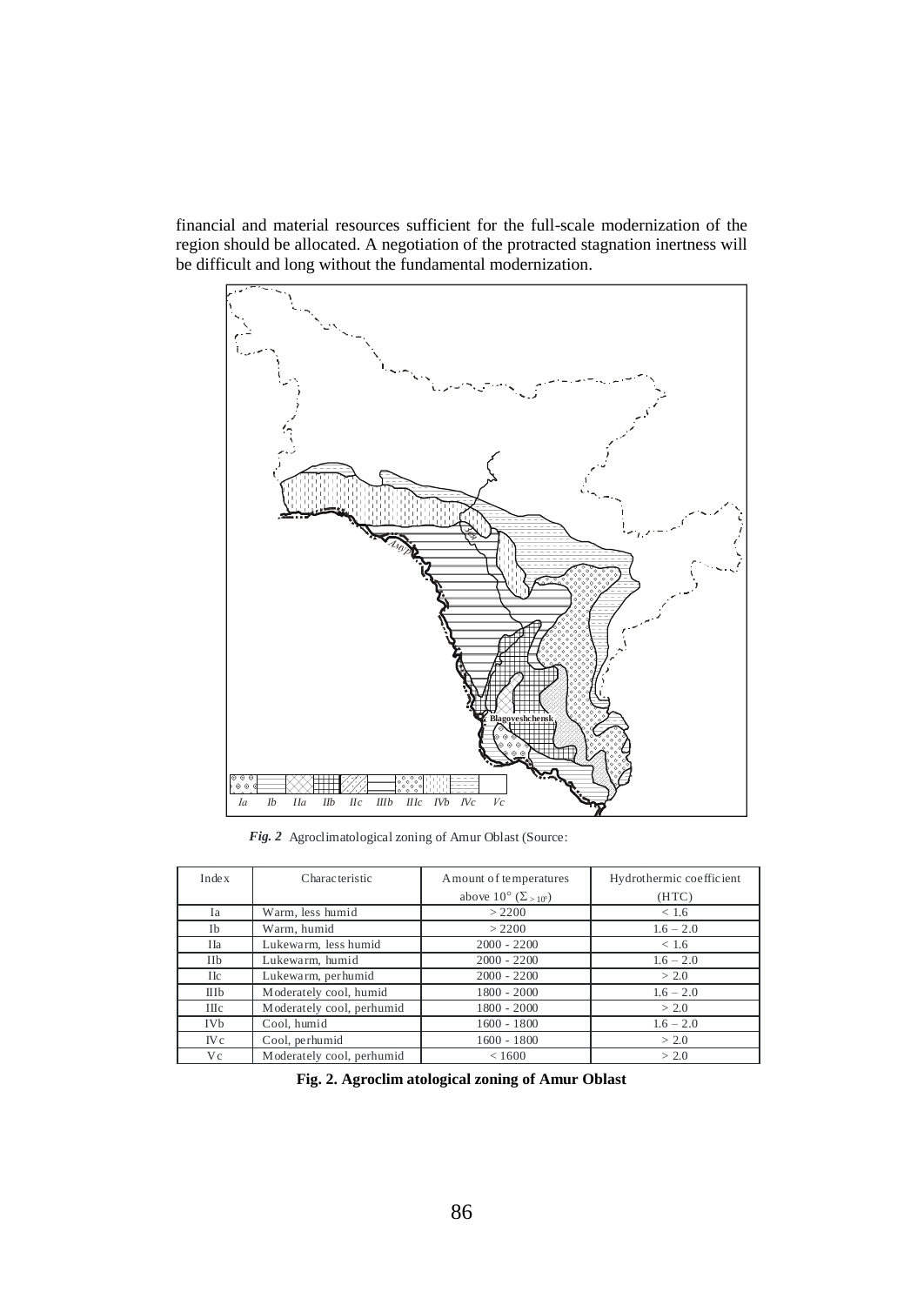

*Fig. 3* Agroclimatological zoning of Primorsky Krai

| Index of region                                       | Characteristic of region                         | Amount of<br>temperatures above $10^{\circ}$<br>$(\Sigma \longrightarrow$ | Hydrothermic<br>coefficient (HTC) |
|-------------------------------------------------------|--------------------------------------------------|---------------------------------------------------------------------------|-----------------------------------|
| Ia                                                    | Most warm, subhumid, with hard winter            | $2600 - 2400$                                                             | < 1.6                             |
| I <sub>b</sub>                                        | Most warm, humid, with hard winter               | $2600 - 2400$                                                             | $1.6 - 2.0$                       |
| $Ib-$                                                 | Most warm, humid, with very hard winter          | $2600 - 2400$                                                             | $1.6 - 2.0$                       |
| $I^{\circ}$                                           | Most warm, perhumid, with very cold winter       | $2600 - 2400$                                                             | > 2.0                             |
| $I_{G_{\blacksquare}}$                                | Most warm, perhumid, with very hard winter       | $2600 - 2400$                                                             | > 2.0                             |
| $I_{\text{Ib}}$                                       | Warm, humid, with cold winter                    | $2400 - 2200$                                                             | $1.6 - 2.0$                       |
| $I1b-$                                                | Warm, humid, with hard winter                    | $2400 - 2200$                                                             | $1.6 - 2.0$                       |
| I1b                                                   | Wann, humid, with very hard winter               | $2400 - 2200$                                                             | $1.6 - 2.0$                       |
| $\text{II}$ <sub>c</sub> $-$                          | Most warm, perhumid, with very cold winter       | $2400 - 2200$                                                             | > 2.0                             |
| $\text{II}$ <sub>c</sub> $=$                          | Most warm, perhumid, with very hard winter       | $2400 - 2200$                                                             | > 2.0                             |
| IIIb                                                  | Moderately warm, humid, with hard winter         | $2200 - 2000$                                                             | $1.6 - 2.0$                       |
| $\rm II1$ <sub>c</sub> $-$                            | Moderately warm, perhumid, with very cold winter | $2200 - 2000$                                                             | > 2.0                             |
| $\rm II$ <sub><math>\rm</math><math>\sim</math></sub> | Moderately warm, perhumid, with hard winter      | $2200 - 2000$                                                             | > 2.0                             |
| $\rm II1$ <sub><math>\rm C</math></sub>               | Moderately warm, perhumid, with very hard winter | $2200 - 2000$                                                             | > 2.0                             |
| $IVD-$                                                | Moderately cool, humid, with hard winter         | $2000 - 1800$                                                             | $1.6 - 2.0$                       |
| IV <sub>o</sub>                                       | Moderately cool, perhumid, with very cold winter | $2000 - 1800$                                                             | > 2.0                             |
| IVC                                                   | Moderately cool, perhumid, with hard winter      | $2000 - 1800$                                                             | > 2.0                             |
| $IV$ $-$                                              | Moderately cool, perhumid, with very hard winter | $2000 - 1800$                                                             | > 2.0                             |
| Vc                                                    | Cool, perhumid                                   | < 1800                                                                    | > 2.0                             |

**Fig. 3. Agroclimatological zoning of Primorsky Krai**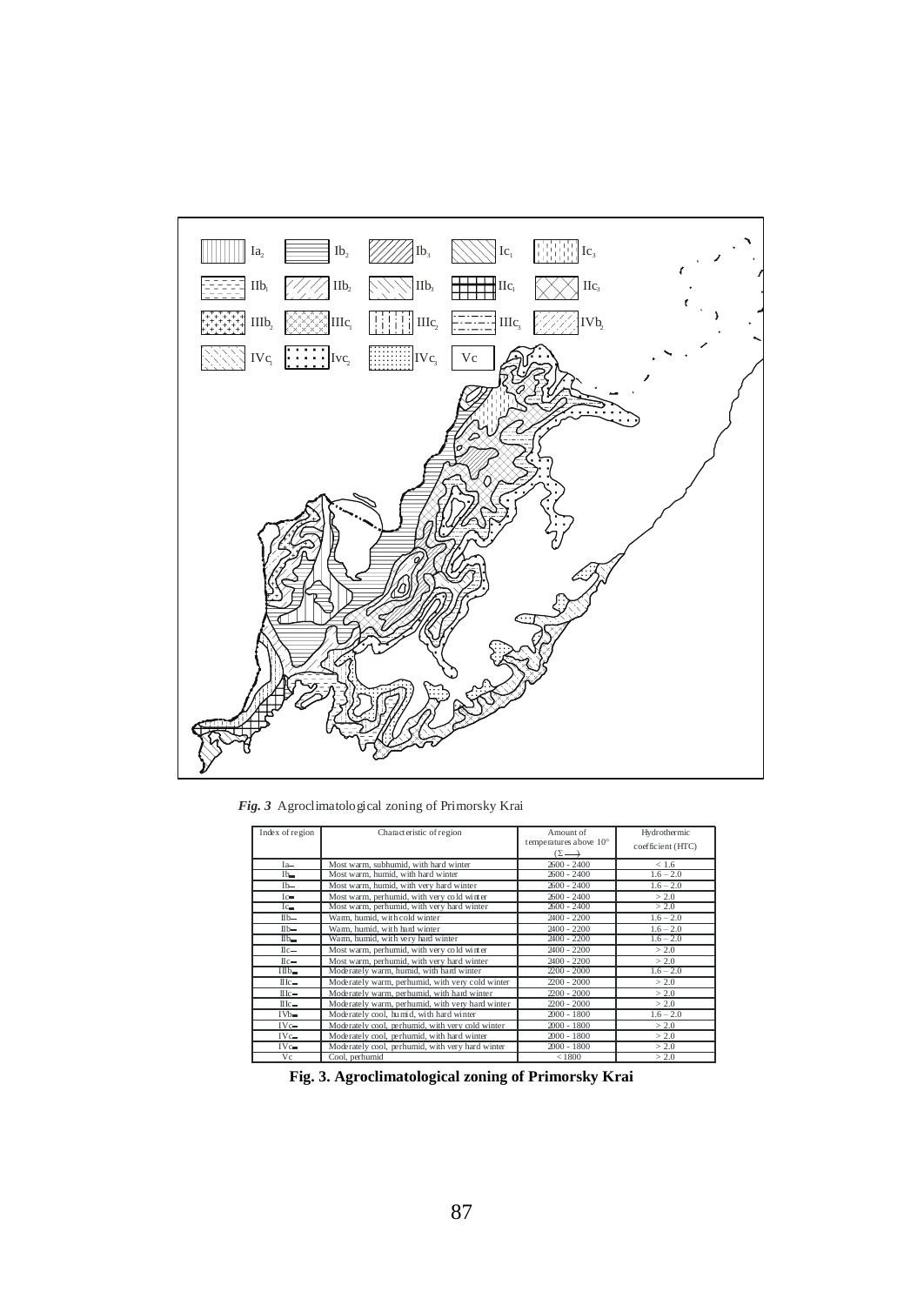TRANSFORMATION OF THE AGRICULTURAL BRANCH OF ECONOMY IN THE 1990S AND ITS CONSEQUENCES

In spite of the natural-climatic and financial-economic difficulties and insufficient economical incentive, the agriculture of the Russian Far East has, to a great extent, satisfied in 1990 the demands of local population. So, during the prereform period, a demand for milk, meat, eggs, potatoes and vegetables was met at the rates of 53.5%, 59.6%, 98.2%, 100% and 47.9% respectively at the expense of local production. The production of grain (including a feeder grain) per capita reached 163 kg while consumption of milled and hulled products was  $114 \text{ kg}^3$ (Shelepa, 2005).

In the 1990s, there were considerable changes in the agriculture of the region. The negative changes included drops in production 2.5 times on the average (eggs –  $3$  times, milk  $-2.4$  times, meat  $-4.2$  times, grain  $-2.7$  times etc.) (Fig. 4). In the first half of the 1990s, the growth was only observed in production of potatoes and vegetables. This is because about 50% of rural population had the substandard incomes and people increased the potatoes and vegetable production for own use and partially for sale (Regions of Russia - Socioeconomic indices, 2009).



**Fig. 4. Changes in volumes of agricultural production in the FER in 1990-2008**

The changes in the ownership forms, business patterns, scales of production, structural changes and strengthening of territorial differences occurred in the 1990s should be noted. The market outlets of products have considerably changed too.

By the time of reforms, the agricultural producers included only sovkhozes (state owned farms), kolkhozes (collective farms) and private households. The major part of agricultural products was provided by sovkhozes and kolkhozes. In 1990, there were more than 1000 sizeable enterprises in the form of sovkhozes and kolkhozes. On the average, for one such farm there were more than 6 thousand ha of the cultivated lands (including 3 thousand ha of tilled field), 1.4 thousand cattle,

l

 $3\,$  As A.S. Shelepa notes, the supplies in total food resources of the Far-Eastern macroregion reach currently 79% of meat, 50% of milk, 70% of sugar, 65% of flour, 97% of cereals, 83% of vegetable oil, 69% of margarine products, 30% of eggs, 28% of vegetables and 1% of potatoes. The food resources of the Northern Territories are largely formed by deliveries from outside.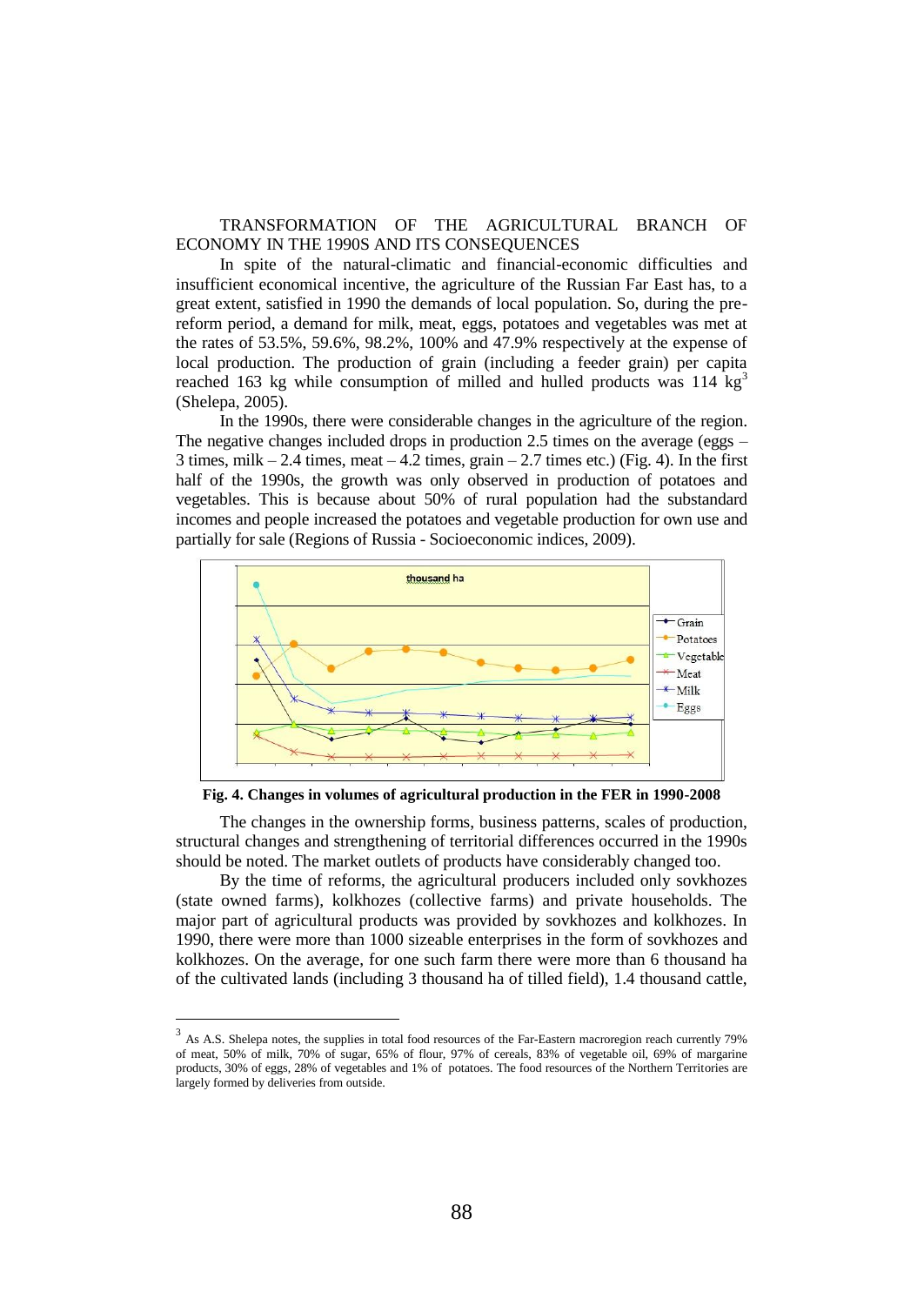4.3 thousand pigs and 24 thousand birds. In each Krai or Oblast, there were up to ten industrial agricultural enterprises - pig complexes, poultry farms and glassgrown complexes with high level of mechanization and economical efficiency.

The marketability of goods produced by all of these 1000 commercial farm units reached, on the average, 80-90%. In 1990, i.e., by the time of reformations, only 3% of these 1000 great enterprises were unprofitable. The profitability level of the majority of enterprises ranged from 20 to 30%. A large proportion of the farm units were characterized by the profitability level of more than 40%.

In the course of agrarian reforms of the 1990s, the fundamental structural changes in the farm sizes have taken place. Many of 1000 farms fell into several, smaller ones or went into liquidation. At the beginning of 1999, only 15% of collective farms kept the form of sovkhoz or kolkhoz. 85% of 900 remaining farms were transformed into partnerships, joint stock companies, production-agricultural cooperatives etc. In addition, about 500 thousand families of rural people (private households) were engaged in 1999 in small-scale agricultural production, first of all, for own use and, partially, for sale.

In the 1990s, great many farming enterprises were established. By the early 1999, their number in the Russian Far East reached 11.5 thousand with area of farmlands of 454 thousand ha (on the average, 58 ha per farm). On the Russia territory, such form of organization of agriculture as "farming" enterprises was absent in the course of 65 years, so they can be considered as a new form of the agriculture arrangement. During first years of reforms, a quick growth in the number of farming enterprises was observed. However, under conditions of deficiency of the start-up capital and financial-material and technical assistance from federal and regional authorities for creation of production assets, a half of them went through self-dissolution.

To the share of farmers, 9.5% of farmland and 11.5% arable lands of the region fell late in the 1990s. The relatively large farming enterprises function in the Amur Oblast where, by the late 1990s, 126 ha of land fell, on the average, to one enterprise. In 1999, the farmers have produced 11.8% of grain, 14.5% of soybean, 3.2% of potatoes, 6.1% of vegetables, 6.6% of meat, 6.1% of milk and 0.9% of eggs etc. of their total production by all categories of farms (enterprises).

At the same time, share of farmers in the agricultural production was in the 1990s different in diverse places. For example, their share in Primorsky Krai was only 3-5% while it proved to be higher in Yakutia and Amur Oblast. In the 1990s, the farmers in Yakutia, Amur Oblast and Sakhalin have produced 22%, 6% and 7% of the cattle meat of its total production respectively.

In the late 1990s, the farms were divided by forms of ownership into the government, cooperative-kolkhoz, incorporated, private, individual and mixed ones without and with foreign ownership. According to business patterns, the agricultural enterprises can be subdivided, first of all, into three categories: collective, farming and family ones.

In the 1990s, the great majority of agricultural enterprises of the Russian Far East – 85% - became unprofitable. The private farms were also in financial straits.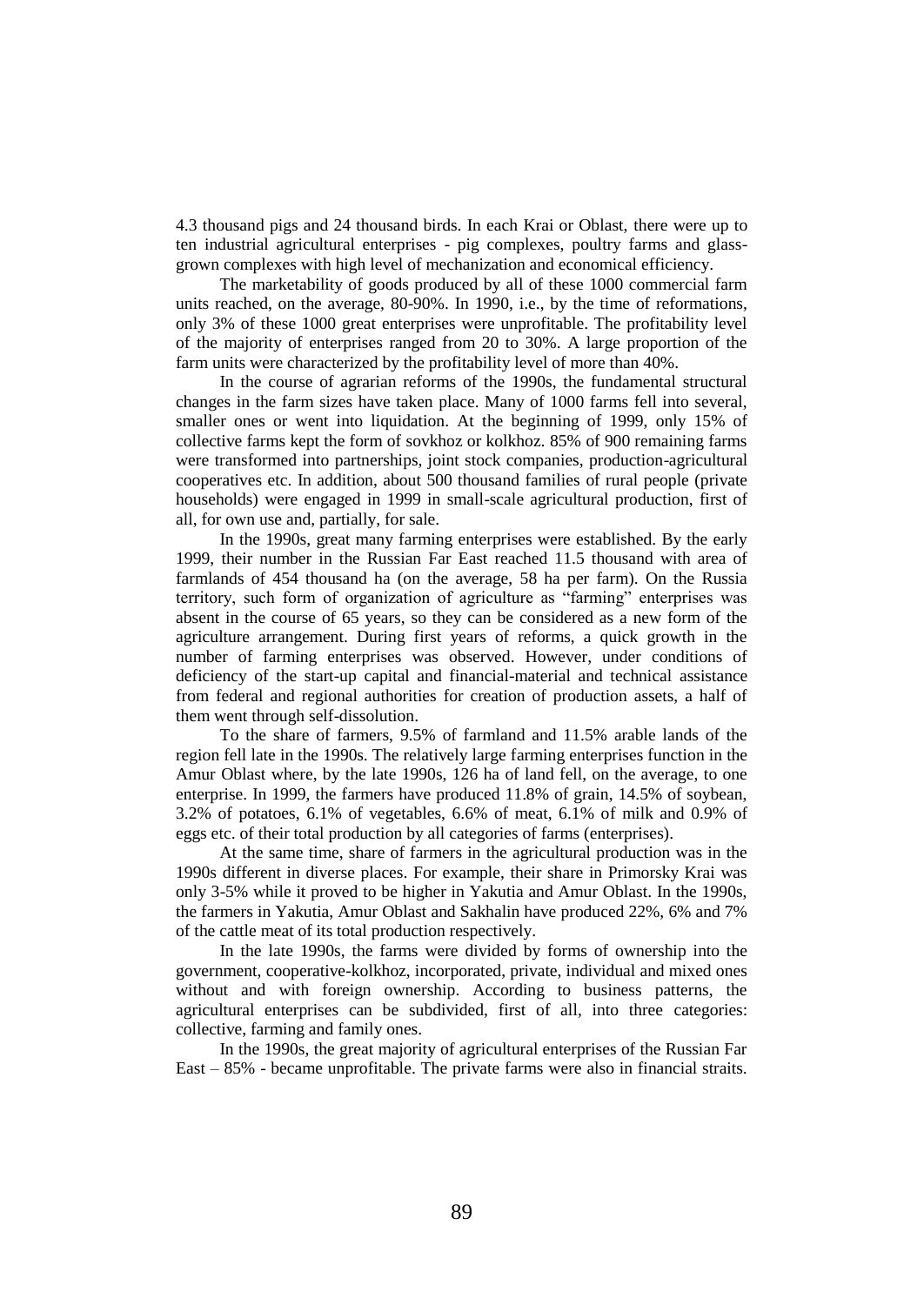For the purpose of solving their financial problems, many of them were engaged in the non-agricultural activities.

Decline of production in the 1990s 2.5 times is one of the most considerable negative results of reforms. To a certain degree, the basis of decline in production was also formed by a reduction in the farmland used (Fig. 5 and 6). So, if, in 1985, there were about 6.88 million ha of cultivated lands (including 3.2 ha of tilled field) in the region, then, in 2002, these values decreased  $-4.4$  million ha (2.2 million ha) respectively (Agriculture of Russia, 1995; Regions of Russia, 2003, 2009).



**Fig. 5. Changes in the areas of the cultivated lands of the Far-Eastern subjects of RF in 1985-2008**



**Fig. 6. Changes in arable land areas of the Far-Eastern subjects of RF in 1985-2008**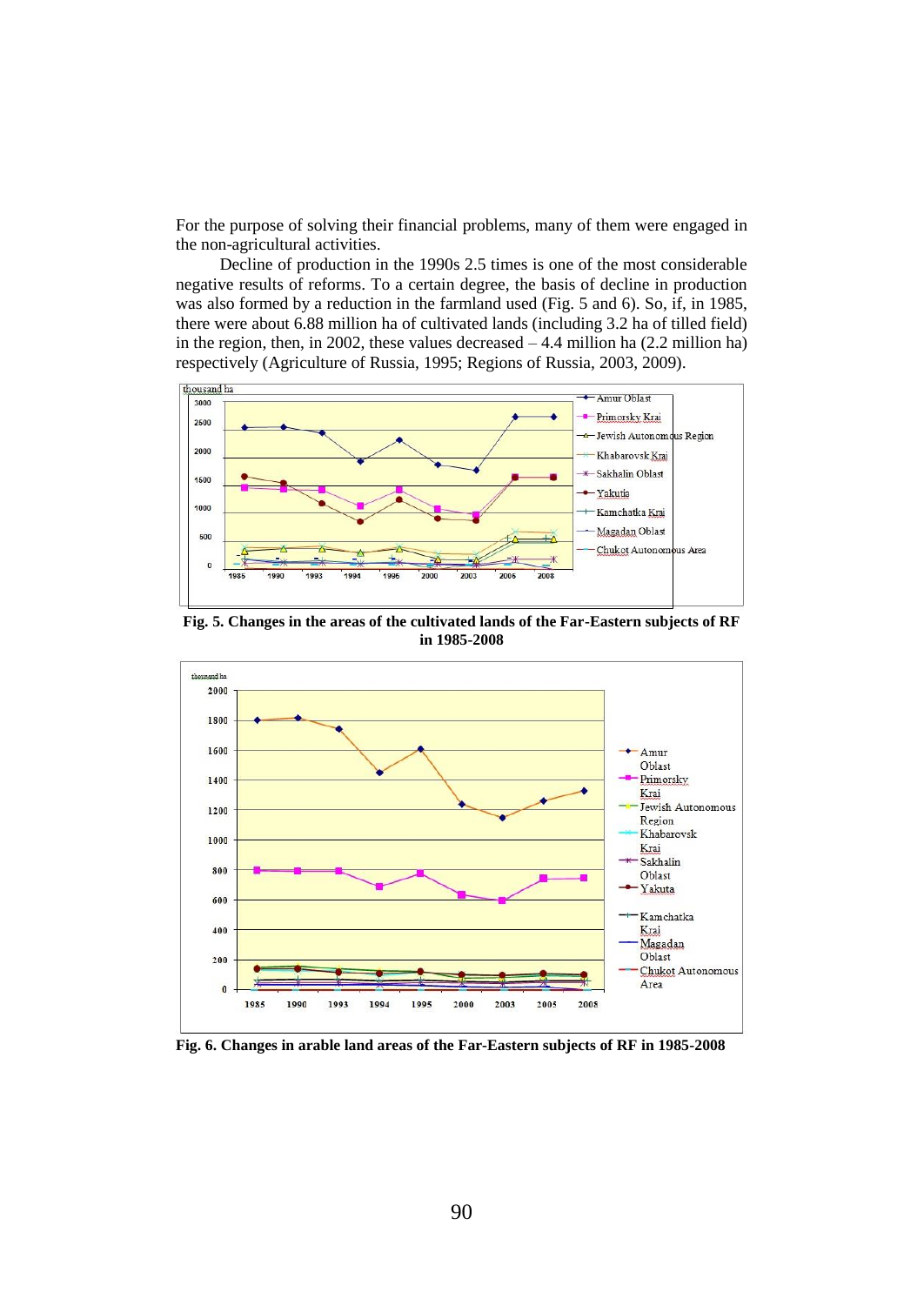The changes in areas under crops are even more evident in the 1990s (Fig. 7). If, for production of all agricultural plants, about 3 million ha (2942.9 thousand ha) of areas under crops were used in 1985 then these areas decreased actually to 2 million ha (2083.5 thousand ha) by 1995, 1.4 million ha by 2000 and to 1.3 million ha by 2008.

In Fig. 7, the greatest reductions in the areas under crops taking place in the major "agricultural" regions or "regions-bread baskets" of the Far East are shown: in the Amur Oblast (from 1675 thousand ha in 1985 to 1082 thousand ha in 1995 and 535 thousand ha in 2004) and in Primorsky Krai (from 754 thousand ha in 1985 to 564 thousand ha in 1995 and 308 thousand ha in 2008).



**Fig. 7. Changes in areas under crops in the regions of the Russian Far East in 1990-2008**

At that, the decreases in areas under crops were only observed in the agricultural enterprises as a result of their "rearrangement". On the other hand, the private households, under these conditions, raised significantly the production. Their share increased from 25.5% in 1990 to 65.5% in 1998. The contribution of the newly established in the 1990s farming enterprises reached 5.3% (Tab. 1; 2; 3). As a result of such reforms, the agricultural production in the Far-Eastern region reduced to the level of 1950.

As it seen from Table 1, the collective farms remained in the 1990s the key producers of grain although their share reduced a little. A situation with production of major industrial crop – soybean – is analogous. At that, decreases in shares of the collective farms in the southern regions – Primorsky and Khabarovsk Krais, Amur Oblast and Jewish Autonomous Region – are inconsiderable (Tab. 2). At the same time, the grain production by the collective farms in the northern regions was, in a greater degree, reduced: nearly twofold in the Kamchatka Krai, by 16% in Yakutia and corn farming in the Magadan Oblast was stopped fully because the collective farms reoriented to the higher-demand and lower-transportable products.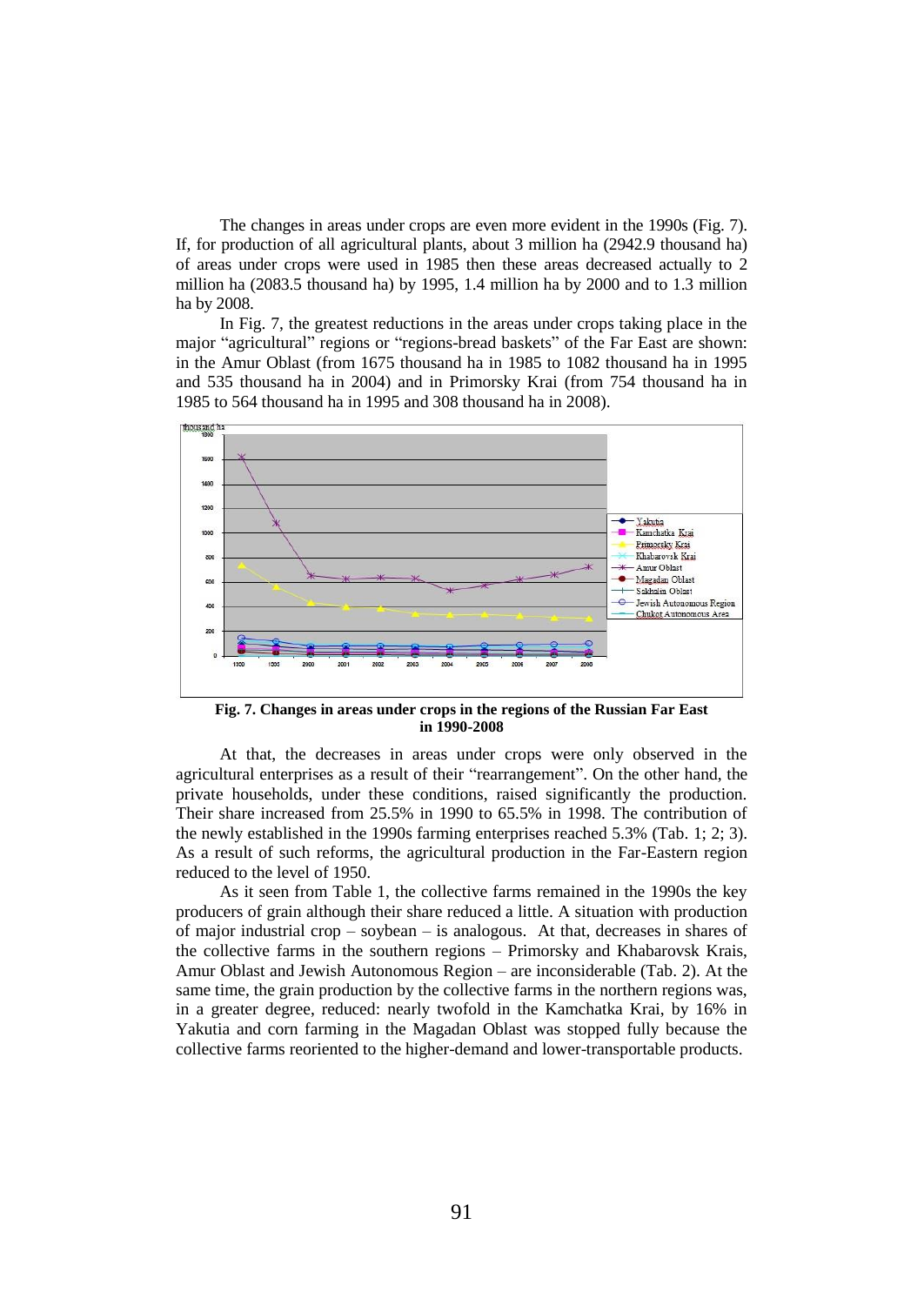## **Table no. 1.**

| Change in shares of different categories of farms in the agricultural production |                                       |  |  |  |
|----------------------------------------------------------------------------------|---------------------------------------|--|--|--|
|                                                                                  | in the Russian Far East for 1990-1999 |  |  |  |

| Kinds of                 |                                    | 1990                  |                | 1999                               |                              |                |
|--------------------------|------------------------------------|-----------------------|----------------|------------------------------------|------------------------------|----------------|
| agricultural<br>products | <b>Agricultural</b><br>enterprises | Private<br>households | <b>Farmers</b> | <b>Agricultural</b><br>enterprises | <b>Private</b><br>households | <b>Farmers</b> |
| Grain                    | 98.7                               | 0.7                   | 0.6            | 86.2                               | 2.0                          | 11.8           |
| Potatoes                 | 30.1                               | 69.3                  | 0.6            | 9.0                                | 88.3                         | 2.7            |
| Vegetable                | 66.1                               | 33.0                  | 0.9            | 16.7                               | 76.0                         | 7.3            |
| Meat                     | 75.3                               | 24.7                  |                | 27.4                               | 60.1                         | 12.5           |
| Milk                     | 78.2                               | 21.8                  |                | 29.5                               | 64.2                         | 6.3            |
| Eggs                     | 90.0                               | 10.0                  |                | 75.6                               | 23.6                         | 0.8            |

## **Table no. 2.**

### **Change in shares of different categories of farms in the regions of the Far East of Russia in grain production for 1991-1999**

| <b>Regions</b>    | 1991                               |                       |                    | 1999                               |                              |                    |  |
|-------------------|------------------------------------|-----------------------|--------------------|------------------------------------|------------------------------|--------------------|--|
|                   | <b>Agricultural</b><br>enterprises | Private<br>households | <b>Farmer</b><br>s | <b>Agricultural</b><br>enterprises | <b>Private</b><br>households | <b>Farmer</b><br>s |  |
| Far East          | 98.7                               | 0.7                   | 0.6                | 87.9                               | 1.1                          | 11.0               |  |
| Yakutia           | 100                                | -                     |                    | 84.4                               | 0.1                          | 15.5               |  |
| Jewish Autonomous | 99.6                               | $\Omega$              | 0.4                | 83.7                               | 0.4                          | 15.9               |  |
| Region            |                                    |                       |                    |                                    |                              |                    |  |
| Primorsky Krai    | 97.0                               | 2.6                   | 0.4                | 95.1                               | 2.9                          | 2.0                |  |
| Khabarovsk Krai   | 97.7                               | 1.4                   | 0.9                | 95.1                               | 1.6                          | 3.2                |  |
| Amur Oblast       | 99.2                               | 0.0                   | 0.8                | 83.8                               | 0.1                          | 16.1               |  |
| Kamchatka Krai    | 100                                | -                     |                    | 52.6                               | 28.4                         | 19.1               |  |
| Magadan Oblast    | 100                                |                       |                    |                                    |                              |                    |  |

## **Table no. 3.**

### **Change in shares of different categories of farms in the regions of the Far East of Russia in the potatoes production for 1991-1999**

| <b>Subjects of the Russian</b> | 1991                               |                       |                | 1999                               |                       |                |
|--------------------------------|------------------------------------|-----------------------|----------------|------------------------------------|-----------------------|----------------|
| <b>Far East</b>                | <b>Agricultural</b><br>enterprises | Private<br>households | <b>Farmers</b> | <b>Agricultural</b><br>enterprises | Private<br>households | <b>Farmers</b> |
| <b>Far East</b>                | 30, I                              | 69.3                  | 0.6            | 9,1                                | 87.8                  | 3,2            |
| Amur Oblast                    | 68,4                               | 31,1                  | 0,5            | 23,9                               | 61,0                  | 15,2           |
| Primorsky Krai                 | 57,4                               | 42,3                  | 0.3            | 12.3                               | 84,2                  | 3,6            |
| Khabarovsk Krai                | 22,4                               | 76.8                  | 0,8            | 6.6                                | 90,6                  | 2,8            |
| Jewish<br>Autonomous           | 27,5                               | 71.9                  | 0.6            | 4,4                                | 94,1                  | 1,5            |
| Region                         |                                    |                       |                |                                    |                       |                |
| Sakhalin Oblast                | 19,6                               | 80,1                  | 0.3            | 3.7                                | 94,4                  | 1,9            |
| Yakutia                        | 29.0                               | 70.8                  | 0.2            | 19.0                               | 77,6                  | 3.3            |
| Kamchatka Krai                 | 38,2                               | 60.4                  | 1,4            | 19,2                               | 74,6                  | 6,2            |
| Magadan Oblast                 | 56.6                               | 42.7                  | 0.7            | 24.6                               | 71,1                  | 4,3            |
| Chukot<br>Autonomous<br>Area   |                                    |                       |                |                                    |                       |                |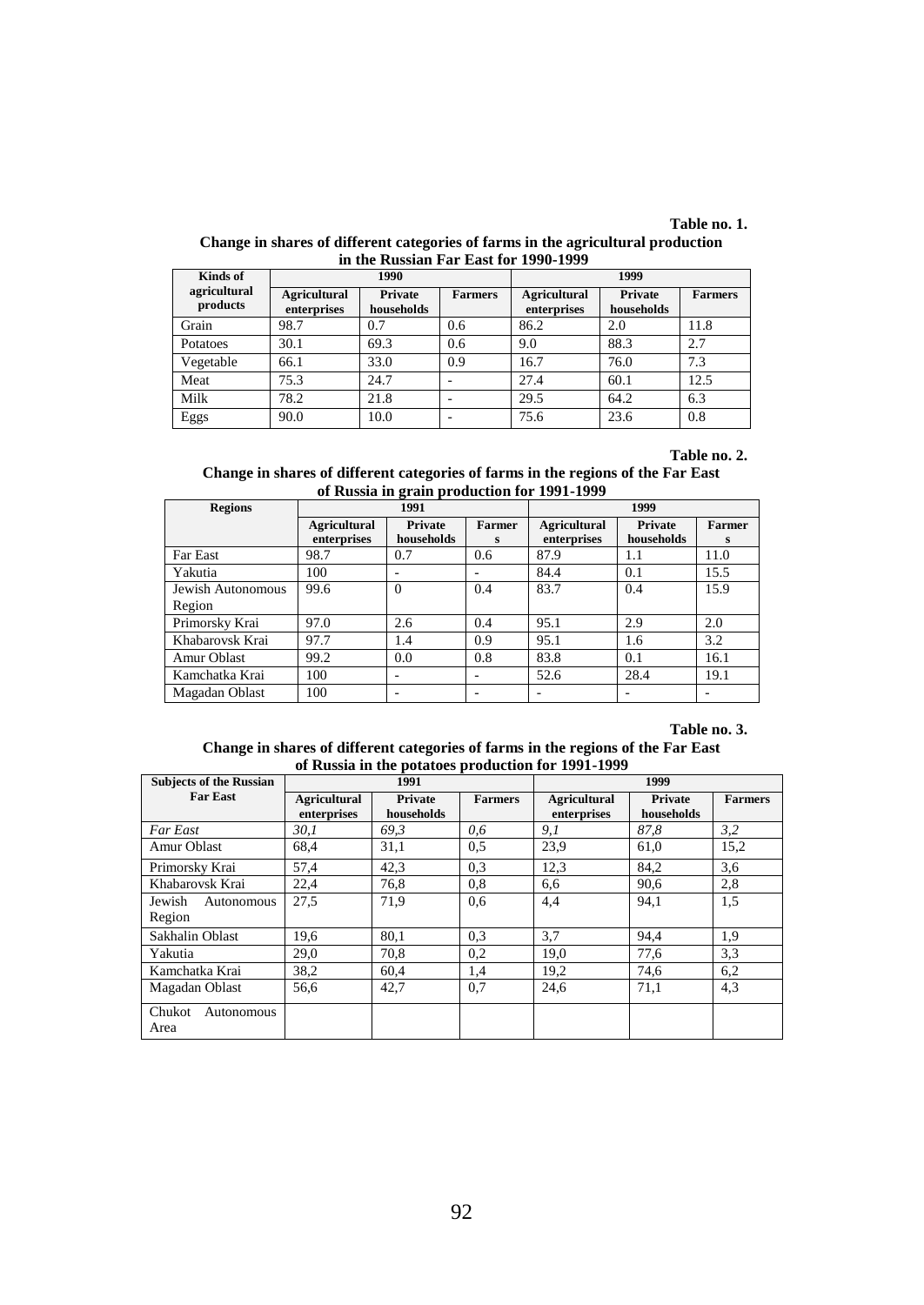Changes in shares of different categories of farms in the output of other kinds of agricultural products in the 1990s differed essentially between different regions. So, if the collective farms (or agricultural enterprises) for the region as a whole have provided in 1999 about 9% of potatoes, then production of this farm crop in the northern regions and Sakhalin Oblast reached 19-25% (Tab. 3). At the same time, a share of private households in the production of potatoes proved to be higher in the regions with more favorable natural conditions for agricultural production. The situation concerning the vegetable production is similar  $-$  a share of collective farms in the northern subjects in 1999 was higher while that for private households was lower. At the same time, the private households were major producers of vegetables in the southern "agricultural" areas – their share reached there 73-84% while that in the northern areas reduced to 54-63%.

The essential changes by the categories of enterprises occurred in the production of meat and dairy foods. Shares of the farming enterprises and private households increased (by 1-7% and nearly twofold respectively) for the Far-Eastern region basically at the expense of so called "reorganization" of the agricultural enterprises. As a result of reorganization in the 1990s, the private households became the basic producers: they provided up to 60-70% of these valuable products (Tab. 4, 5) because the collective farms were seriously destroyed or close to this condition while the number of farming enterprises was by that time insignificant.

**Table. no. 4.**

| 01 Russia III the meat production for 1772-1777 |                     |                |                |                     |            |                |  |  |
|-------------------------------------------------|---------------------|----------------|----------------|---------------------|------------|----------------|--|--|
| Subjects of the                                 | 1992                |                |                | 1999                |            |                |  |  |
| <b>Russian Far East</b>                         | <b>Agricultural</b> | <b>Private</b> | <b>Farmers</b> | <b>Agricultural</b> | Private    | <b>Farmers</b> |  |  |
|                                                 | enterprises         | households     |                | enterprises         | households |                |  |  |
| <b>Far East</b>                                 | 68.9                | 30.1           | 1.0            | 27.7                | 65.8       | 6.6            |  |  |
| Amur Oblast                                     | 74.5                | 25.2           | 0.3            | 23.8                | 73.2       | 3.0            |  |  |
| Primorsky Krai                                  | 71.9                | 27.6           | 0.5            | 28.1                | 69.7       | 2.2            |  |  |
| Khabarovsk Krai                                 | 70.8                | 28.4           | 0.8            | 25.9                | 73.1       | 0.9            |  |  |
| Jewish Autonomous                               | 60.2                | 38.3           | 1.5            | 10.0                | 86.7       | 3.3            |  |  |
| Region                                          |                     |                |                |                     |            |                |  |  |
| Sakhalin Oblast                                 | 65.3                | 32.2           | 2.5            | 60.9                | 30.4       | 8.7            |  |  |
| Yakutia                                         | 52.9                | 45.8           | 1.3            | 24.1                | 57.2       | 18.7           |  |  |
| Kamchatka Krai                                  | 79.9                | 19.3           | 0.8            | 41.2                | 52.9       | 5.9            |  |  |
| Magadan Oblast                                  | 72.4                | 25.9           | 1.7            | 66.7                | 33.3       | $\Omega$       |  |  |
| Chukot Autonomous                               | 87.2                | 12.8           | $\Omega$       | 85.7                | $\Omega$   | 14.3           |  |  |
| Area                                            |                     |                |                |                     |            |                |  |  |

**Change in shares of different categories of farms in the regions of the Far East of Russia in the meat production for 1992-1999**

Production of eggs in the region as a whole for a period of reorganizations in the 1990s has also decreased to a considerable degree (from 2.3 billion to 765 million). However, by virtue of the fact that production of eggs is largely realized in the poultry farms, there were no such essential changes in the ratios of categories of farms in this sphere as in other branches.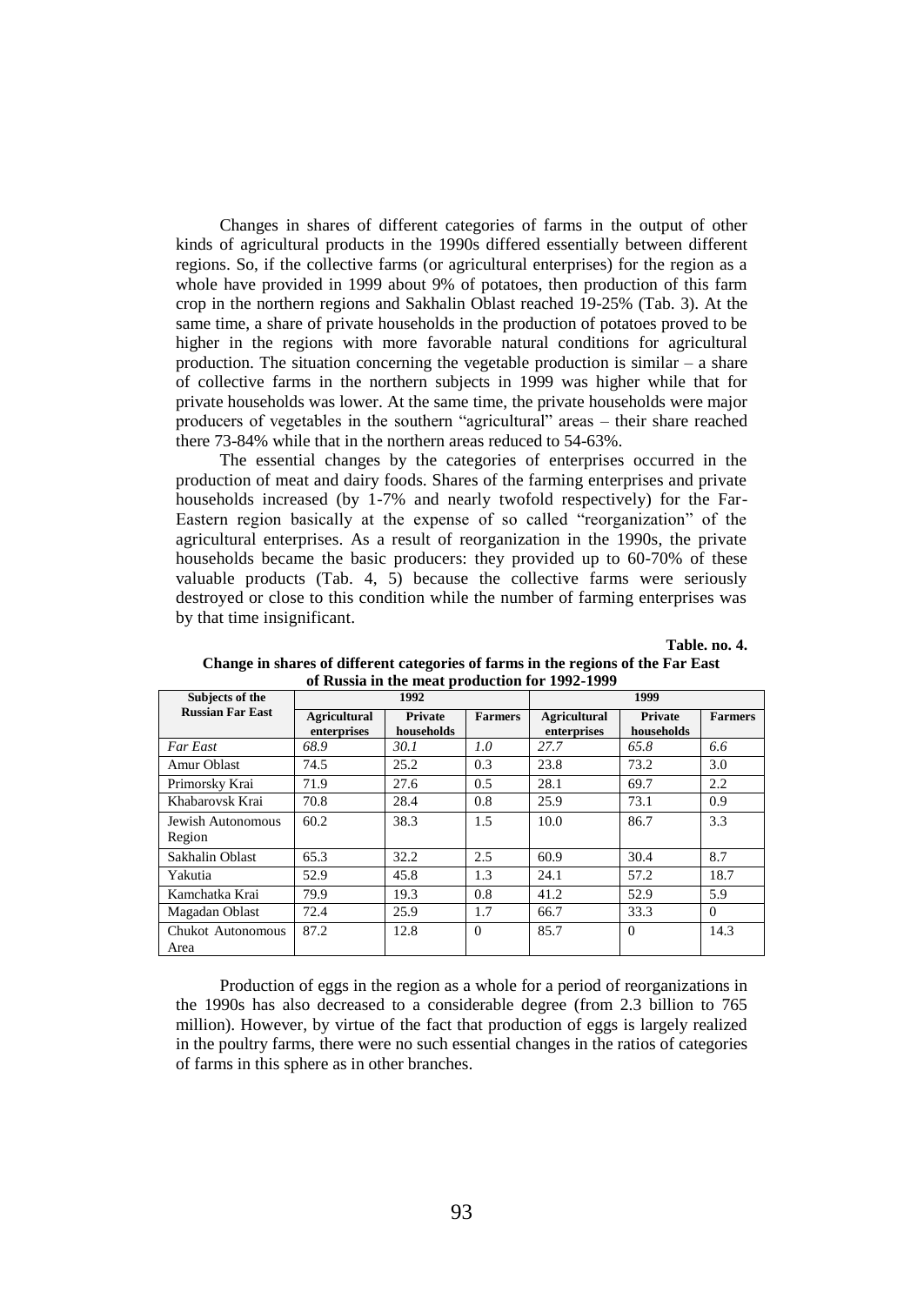**Table no. 5.**

| Subjects of the             | 1992                               |                              |                | 1999                               |                       |                |
|-----------------------------|------------------------------------|------------------------------|----------------|------------------------------------|-----------------------|----------------|
| <b>Russian Far East</b>     | <b>Agricultural</b><br>enterprises | <b>Private</b><br>households | <b>Farmers</b> | <b>Agricultural</b><br>enterprises | Private<br>households | <b>Farmers</b> |
| Far East                    | 76.3                               | 23.0                         | 0.7            | 28.1                               | 65.8                  | 6.1            |
| Amur Oblast                 | 77.8                               | 22.0                         | 0.2            | 19.6                               | 77.7                  | 2.7            |
| Primorsky Krai              | 78.9                               | 20.3                         | 0.7            | 31.5                               | 66.5                  | 2.0            |
| Khabarovsk Krai             | 74.7                               | 24.3                         | 1.0            | 45.5                               | 52.9                  | 1.6            |
| Jewish Autonomous<br>Region | 75.1                               | 23.9                         | 1.0            | 16.3                               | 78.9                  | 4.8            |
| Sakhalin Oblast             | 83.6                               | 14.7                         | 1.7            | 44.7                               | 46.9                  | 8.3            |
| Yakutia                     | 66.7                               | 32.6                         | 0.6            | 20.4                               | 63.3                  | 16.3           |
| Kamchatka Krai              | 94.7                               | 4.7                          | 0.6            | 47.9                               | 47.9                  | 4.2            |
| Magadan Oblast              | 97.5                               | 1.3                          | 1.2            | 87.7                               | 10.8                  | 1.5            |
| Chukot<br>Autonomous Area   | 97.2                               | 2.8                          | $\Omega$       | $\Omega$                           | $\Omega$              | $\Omega$       |

**Change in shares of different categories of farms in the regions of the Far East of Russia in the milk production for 1992-1999**

The structural changes happened for these years became apparent, first of all, as a reduction in a share of more cost-based industries (cattle-breeding): indices of actual volume of the animal products in the course of the 1990s were substantially below those for the crop production. Of all territories of the Russian Far East, the unprofitability of the livestock sector and, as a consequence, decrease in the total number of livestock and birds are characteristic. Along with a decrease in the head of cattle and birds in the 1990s, a lowering in the animal productivity was also observed. For example, the milk yield per cow in the agricultural enterprises decreased 1.9 times as early as 1995 (Fig. 8).



**Fig. 8. Changes in milk production per cow in the collective farms of the Far East regions in 1990-1999**